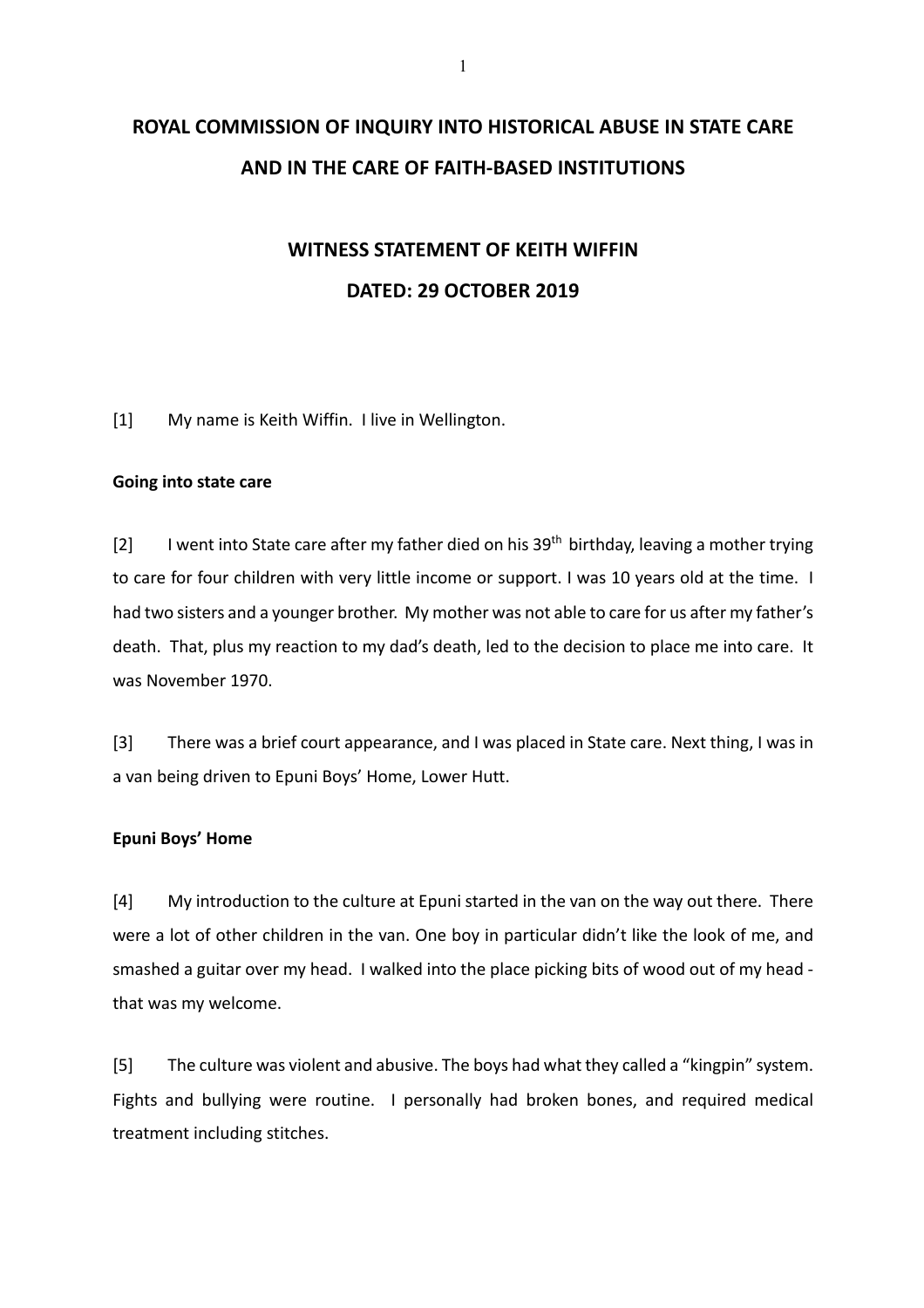[6] It was a devastating experience to go into that, coming from a loving home and trying to deal with losing my father at age 10.

[7] The culture of violence was totally foreign to me. There had been nothing like that going on in my home environment – we faced hardship, but there was never any abuse.

[8] For the next nine months I had very sporadic contact with my family. It was hard to have any contact, even to write letters, and contact was not encouraged.

[9] In many cases, the staff either perpetrated or oversaw the violence. The House Masters were all very violent themselves. They wouldn't hesitate to use physical violence. I saw a fair bit of that. Psychologically they made it quite clear we were second-class citizens and the most likely outcome in life was that we would go to prison. There weren't many positive messages. It was an abusive and negative environment. Once you were in it, there were huge obstacles to success. The vast majority of people who went through that institution have seen prison time. Many would never have been to prison if that culture hadn't existed. We became products of an environment overseen by the staff.

[10] The staff encouraged the kingpin system and used it as a means of control. The kingpin himself would be respected by the staff and used. If they thought somebody needed sorting out, they would turn to the kingpin to get that done.

[11] I remember a camp in the Akatorua Valley, where a good part of the institution was taken. There were three cabins and there were fights going on in each cabin to determine who would be the kingpin. I was involved myself in a couple of those fights. I was returned to the institution via Hutt Hospital with a broken hand. The whole process was overseen and encouraged by the staff who were there.

#### **Sexual abuse**

[12] There were some serious child abusers working at Epuni.

2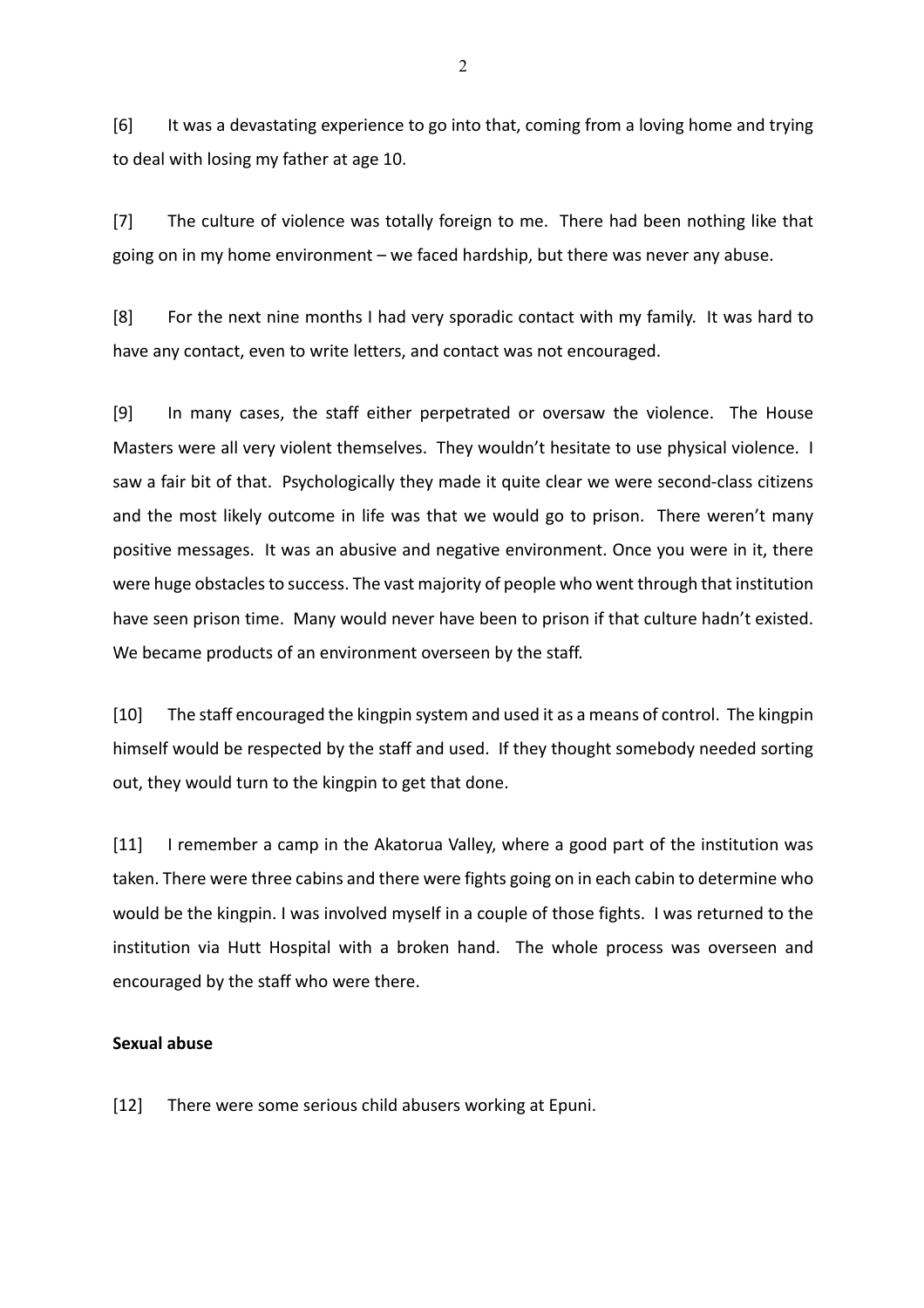[13] I will never forget being locked in a room in one of the wings and hearing the boy next door being raped by a staff member, knowing that that was happening and wondering when it would be my turn.

[14] Alan David Moncreif-Wright was such a staff member. He was a prolific offender, who I believe had been caught offending at a similar institution in Hamilton. He was allowed to leave that institution and get a job at Epuni.

[15] Mr Moncreif-Wright was a House Master - roughly the equivalent of a guard, a prison officer. He slept on site.

[16] The House Masters were all powerful. They had easy access to children. We had to obey them – if we didn't we were disciplined.

[17] I remember the first time Mr Moncreif-Wright offended against me, he found a reason to send me to my room. Once in the room he came in and he abused me sexually. There was no escape. I was trapped in that environment. I was 10 or 11 years old.

[18] Many decades later, I made a Police statement and told them what Mr Moncreif-Wright did to me. He pleaded guilty in 2011 and was convicted of eight sexual offences in the Wellington District Court, including six against me. The complainants were me and two other boys at Epuni in the early 1970s.

[19] It turns out that in 1972 Mr Moncreif-Wright had been convicted of three charges of indecent assault on boys aged under 16, and two charges of attempted assault. In 1988, the High Court sentenced him to four years' jail for serious sexual offences.

[20] I cannot give an exact number of people Mr Moncreif-Wright offended against but I am very confident that he was a prolific offender.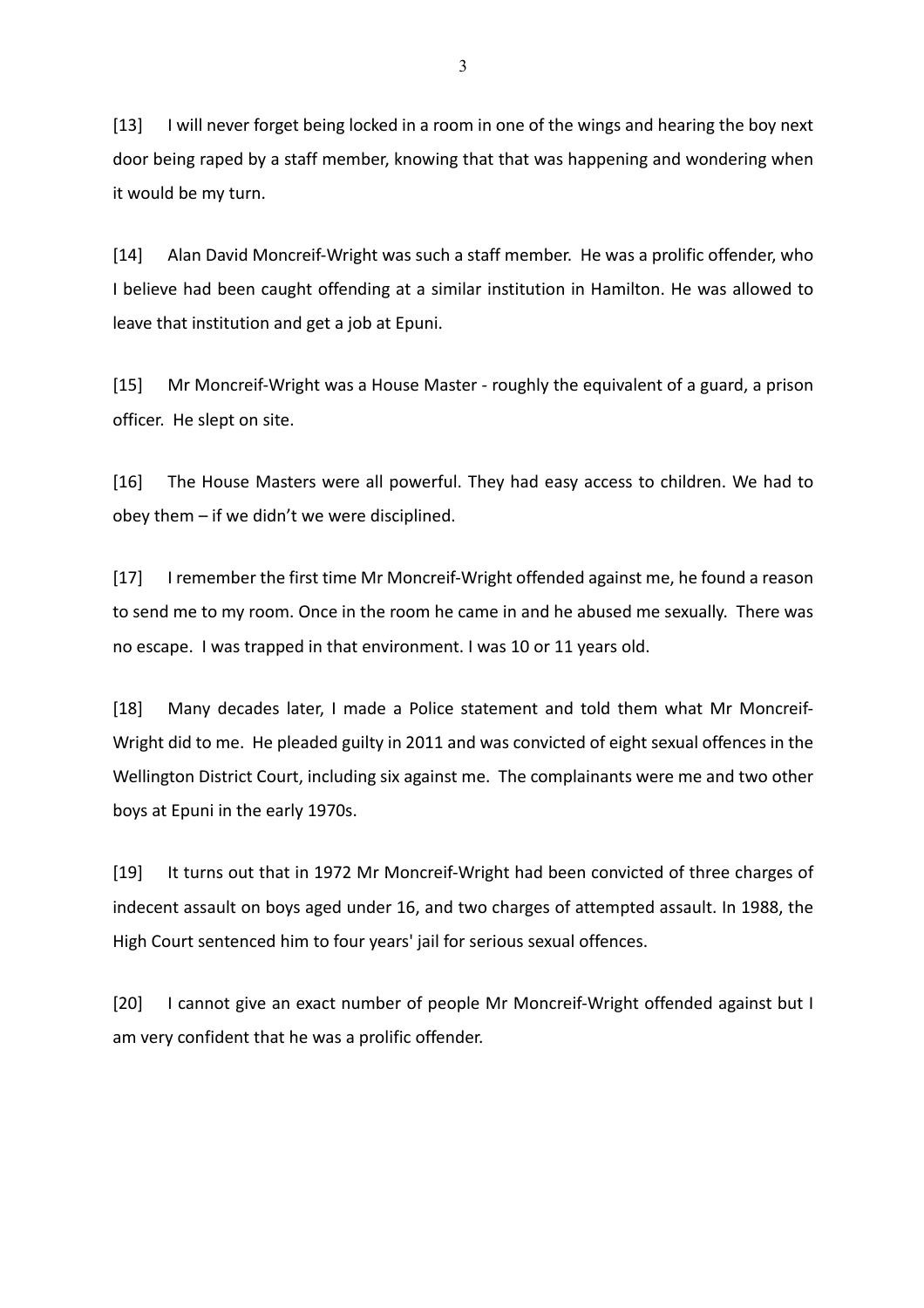**"Family homes"**

[21] After nine months at Epuni, which is quite a long time in terms of what that institution was supposed to be, I was taken out of there and put into what they called Family Homes. I ended up staying approximately three years in Titahi Bay, Porirua. A similar culture existed there, although not as bad.

[22] The first day I arrived I distinctly remember sitting in the lounge of this place. Another boy wandered in and without introducing himself he just punched me fair in the face. I had just come from a pretty rugged environment and I retaliated, which got me into trouble. Later I said to the boy, "Why did you do that? I don't know you at all - I have never done anything to you". And he said, "because the kingpin told me to do it". So, the same stuff was in play there asin Epuni Boys' Home. Some of the kids that were there had been in Epuni Boys' Home, for example. So, it was violent.

[23] The male guardian was violent towards the kids. He sexually abused the girls. He did not sexually abuse me. It was another abusive environment which saw my behaviour and wellbeing deteriorate, which culminated in me eventually getting expelled from the college I briefly went to and ending back at Epuni Boys' Home as a 14 year old.

#### **Second period at Epuni**

[24] The second time I went to Epuni, when I was 14, it was for about three to four months.

[25] Mr Moncreif-Wright wasn't there the second time around and I distinctly remember my first day back asking if he was there. I will never forget the response: "no he's not, but turn your lights out at night, you'll have a better chance." I knew exactly what that was referring to.

[26] The second stint at Epuni, the culture was the same and in fact it was some of the same staff. I remember I was standing on the line with the other kids and a fight had broken out. One of the staff was almost salivating over it and he just turned around to me and said, "oh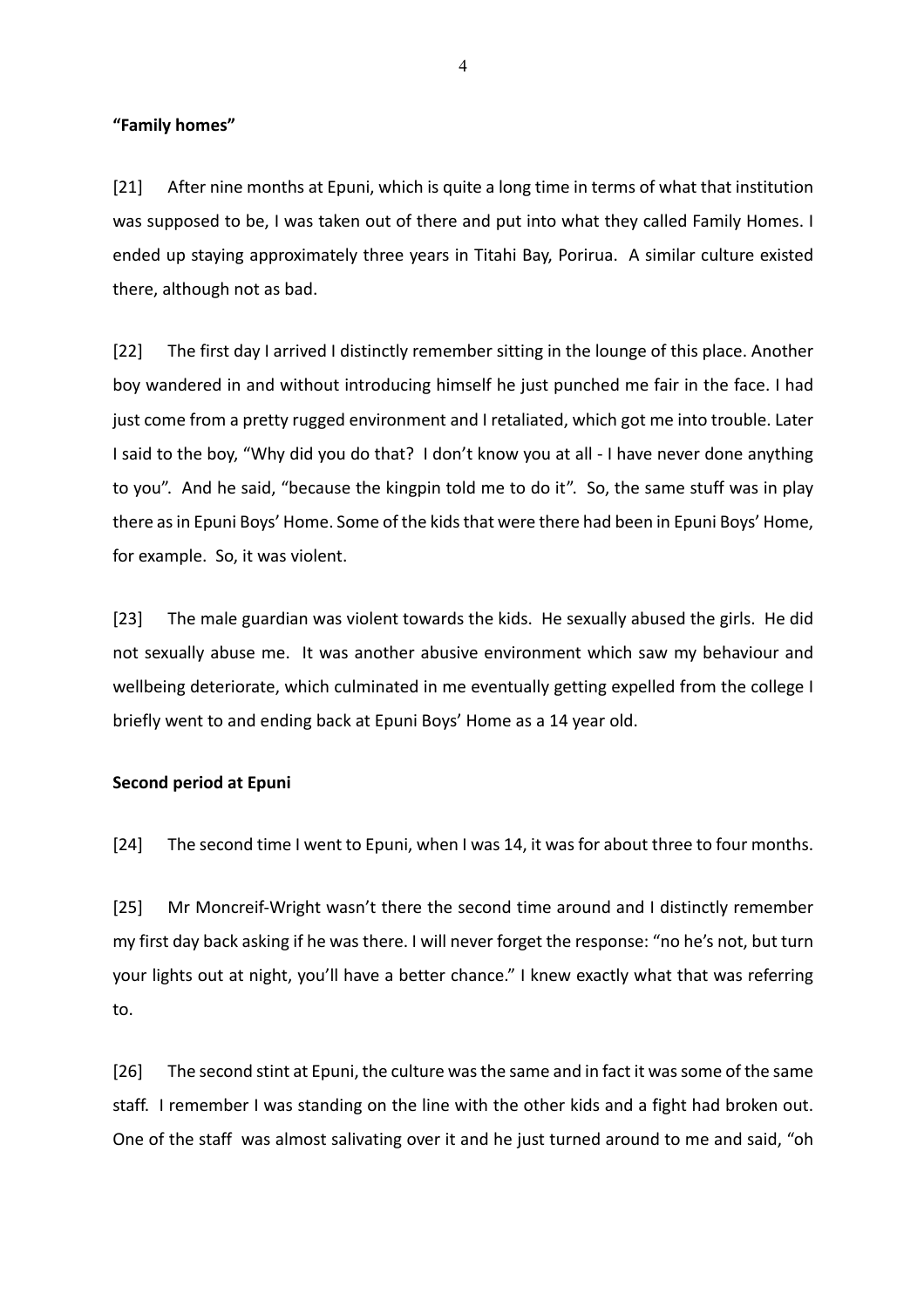Keith, these kids aren't quite as tough as when you were here last time". These two kids were trying to kill each other and he did nothing to try and stop them.

[27] The culture was the same, nothing had improved. The second time around at Epuni I wasn't sexually abused. I was aware that there were other kids that were being sexually abused by the staff.

### **Staff impunity**

[28] It is not possible in my mind that the other staff were unaware of abuse by their fellow staff members.

[29] I never saw a staff member face any consequences for their actions on either of my two stints at Epuni. I believe they did not face any consequences because of an administration that either didn't know how to deal with it or didn't want to. Either way they were as complicit as the offender.

#### **Consequences**

[30] State care had a devastating effect on me in those formative years. The impact of that period has continued throughout my life.

[31] I was given an ultimatum when I was expelled from Mana College that I could do three or four months in Epuni Boys' Home and then be given 'school dispensation' to allow me to go to work, or I could go to Invercargill Borstal. Those were my two options. I chose the first one. When I left Epuni the second time around, I found myself throwing parcels in a sack for the Post Office at not quite 15 years old.

[32] I was still a Ward of the State. I was not in good shape. I hated the world. I had a destructive attitude which saw me drift from job to job, get into trouble, linking up with another kid or two from Epuni Boys' Home, getting a minor criminal record at a young age. There was no education and there was alcohol abuse and drifting from job to job, from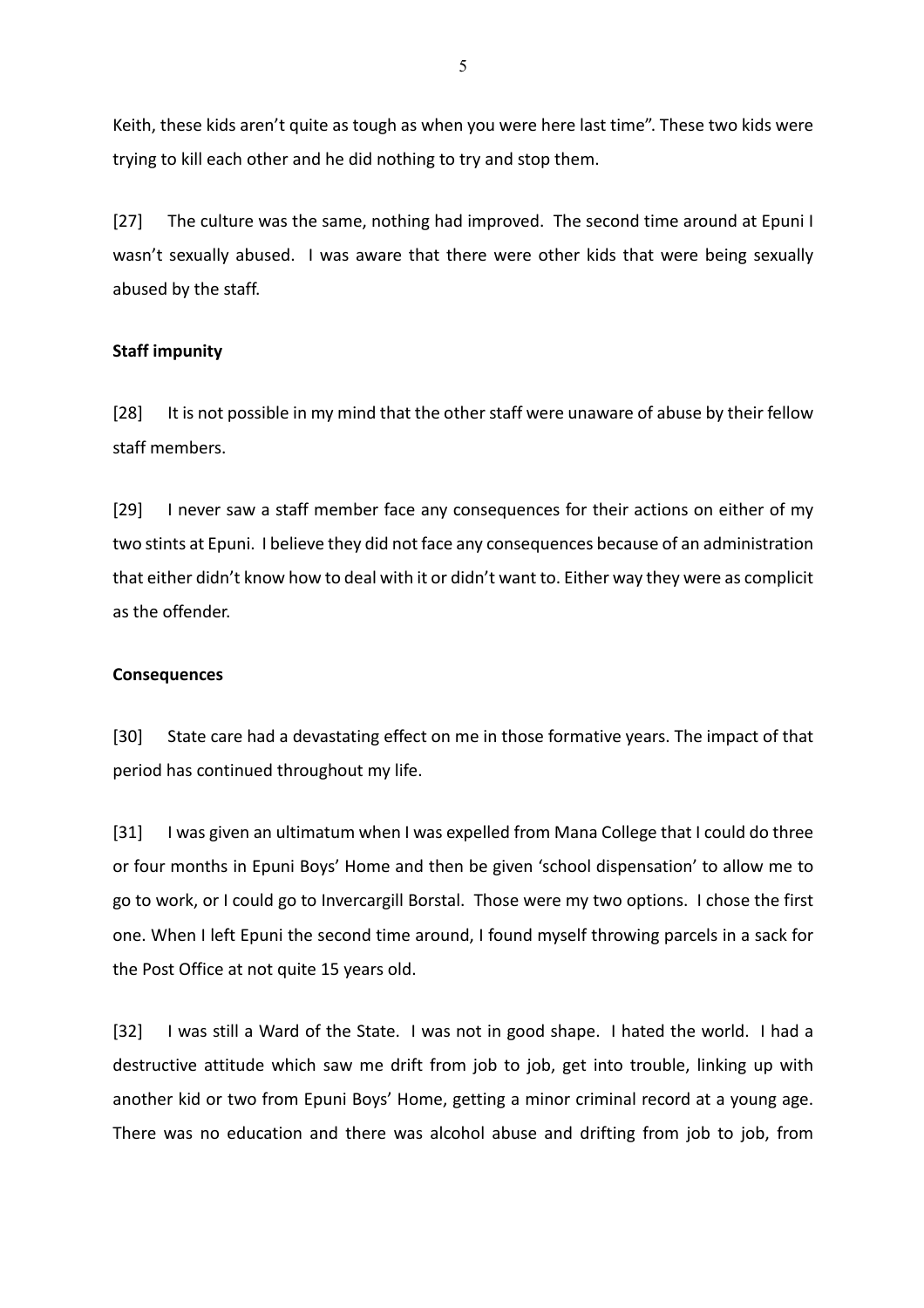boarding house to boarding house, with no sense of what I should do with my life to try and improve things.

[33] Looking back on my time at Epuni, I cannot extract any positives except leaving it.

#### **The criminal process**

[34] The reason I made a criminal complaint against Mr Moncreif-Wright was because somebody else had complained to Police. The Police contacted me as a potential witness, and I told them what happened to me. It ended up with three of us being involved in a criminal case against Moncreif-Wright.

[35] What I remember mostly about the criminal process was the very good work the Wellington Police did both before and after. I remember the Judge saying to Moncreif-Wright, who was deciding whether to change his plea, "you've got exactly five minutes to show these people some compassion." He went out with his lawyer and came back and pleaded guilty. That told me something about the way the Judge saw the case.

### **Seeking redress – the civil process**

[36] The civil process was completely different.

[37] I think I always wanted to get justice and an explanation for what happened to me. One day I saw in the paper that a lawyer by the name of Sonja Cooper was representing some claimants, so I gave her a ring and I became one of her clients.

[38] I hold Sonja Cooper in the very highest regard. If it wasn't for her persistence, determination and dedication to her clients, we probably would not be having this Commission of Inquiry. From my perspective, any positive things that have come out of this process over the 16 years have resulted from Sonja's determination. She has been a huge inspiration to me personally. She and her staff have had to bear the brunt of the State's resistance to the abuse in care cases, and they have stuck by their clients despite the efforts of the State to stop them. I believe the client group is now over 1400 people.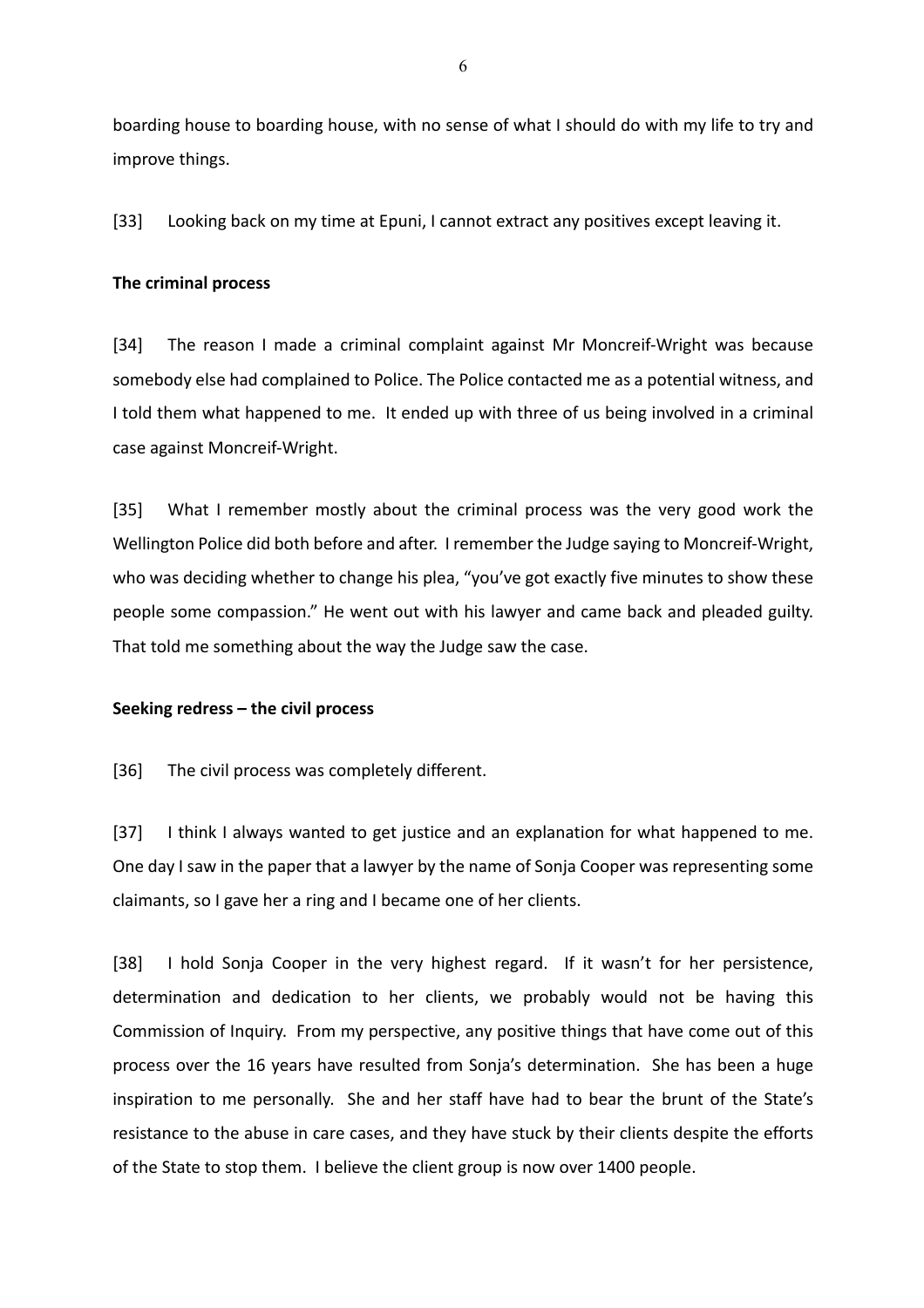[39] There was a total contrast between the criminal and civil processes. In the criminal process the Police believed me, located Mr Moncreif-Wright, and worked hard to seek justice. In the civil process the Crown, from my perspective, defended and supported Mr Moncreif-Wright. My brief of evidence was very similar in both the civil and criminal cases. The Crown defended him in the civil setting, but prosecuted him in the criminal setting. To me that was totally unjustifiable. It gobsmacks me to this day.

[40] I first contacted Sonja in late 2003. Sonja helped me prepare a claim against the Crown, citing MSD in particular. Sonja is a very thorough, professional person and going through her processes was rigorous and it was challenging. I did three two-hour interviews with three different people to ascertain the merits of my claim.

[41] I thought that the Crown, in particular the Ministry of Social Development, would look at that and want to do something about it without it going to court. That didn't happen.

[42] Around 2007, Sonja took a test case to the High Court, known as the *White* trial. Although the Judge found that both the White brothers suffered physical abuse, and one of them suffered sexual abuse, in the end the case was lost because of the statute of limitations, the ACC bar, and other legal reasons that seemed to me to be nothing to do with the real facts.

[43] It became clear to me in that all likelihood that I was going to be defeated for the same reasons. I wasn't about to let that happen so I made the tough decision not to proceed with my own case.

[44] There was no offer from the Crown - nothing.

[45] As far as MSD's claims process was concerned, that was no better than the Courts. The process involved meeting with three people who listened to my story. Two were from MSD plus a lawyer from the Crown. I had my lawyer with me as support and I told them what happened to me.

[46] It was one of the most emotionally exacting things I have ever done. In my eyes, I was facing my perpetrators. The head of MSD's claims unit did all the talking. The other two just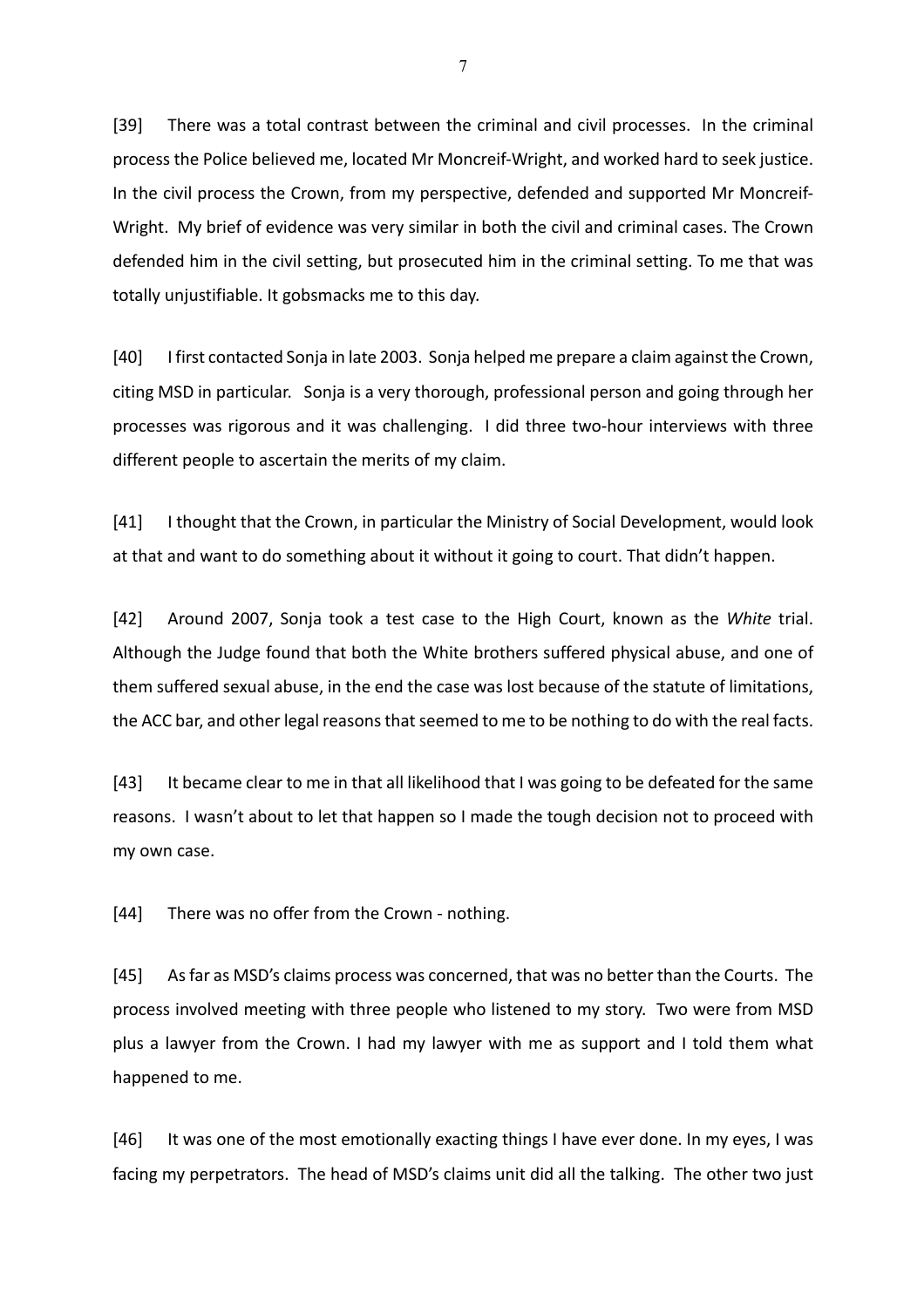did not want to be there. The other MSD person said the only reason he was there was because someone else was sick, and that was his entire contribution to proceedings. The Crown lawyer just bowed her head and occasionally looked at me with disdain. That was her contribution. It was a thoroughly disrespectful process. From the moment I walked in I got the feeling I wasn't going to be believed and that is how it played out.

[47] It was obvious they were going to take sides with and believe the perpetrators including Alan Moncreif-Wright. By this time, he had already done 4 years in jail for sexual offences, although he had not yet pleaded guilty to my charges.

[48] MSD said they had done a thorough investigation of my claim, interviewed all the people, and on that basis they dismissed my claim. As it turns out they hadn't interviewed Mr Moncreif-Wright at all. I believe the reason they didn't was because they didn't want to hear Moncreif-Wright admit what he did.

[49] MSD simply told me, "claim denied". In effect, the message was, "we will see you in court where in all likelihood we will defeat you on legal technicalities". From memory, I was offered a bit of counselling and nothing else.

#### **The Confidential Listening and Assistance Service**

[50] A year or two after the dismissal of my claim, I participated in the Confidential Listening and Assistance Service ("**CLAS**"). I had a session with Judge Henwood and her panel. I told my story to them and explained what it was like to go through the MSD process. Off the back of that, I believe the head of CLAS was so dismayed she contacted the Chief Executive of MSD.

[51] I found the CLAS process fantastic - certainly as opposed to the MSD process. One of the things I was able to do at CLAS was to highlight how poor MSD's process was.

[52] The CLAS process was a very respectful, non-judgemental process where you felt you were being believed and respected. Even though they did not have any powers under their Terms of Reference to give you a great deal of help, they were absolutely wonderful. I went back again: twice I saw CLAS and to this day I hold Judge Henwood and the panel in very high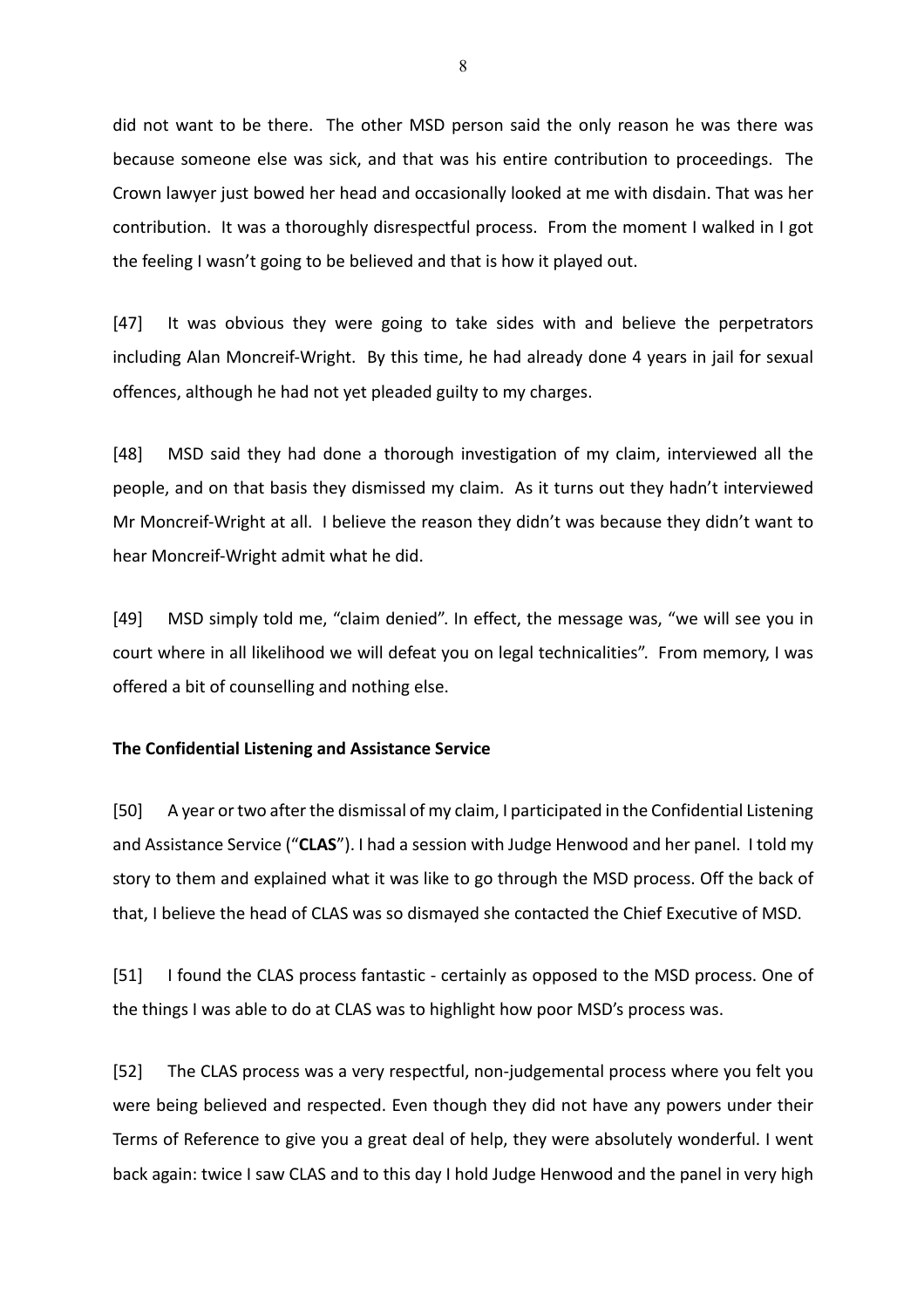regard for the work they did. Judge Henwood in particular did her very best for us against a background of the government not wanting to act.

### **A Crown offer**

[53] After my CLAS meetings, MSD wrote to me asking for permission to have a look at my school records at Mana College. They said they were doing a review. At that the time I wrote back to them and I was a very, very angry man. I have never been so angry in my life as when MSD dismissed my claim. I didn't want anything to do with their procedures at all. The letter was signed by the head of the Historical Claims Unit at the time: MSD wanted to do a review. I said I was not interested at all. I said I would wait for something that has got objectivity and integrity and I said that he had done a lot of damage and had a lot to answer for and that any future correspondence should be via my lawyer.

[54] Eventually, MSD came back to me. There were letters of apology from the head of the Historical Claims Unit and the CEO and an "ex-gratia" payment of \$20,000. I accept the letters of apology were intended to be genuine, but they fell short of acknowledging the full extent of the abuse, and the Crown's failures. Had I known what I now know, I would have sent the letters and payment straight back.

[55] At the time I did not know (and this is the single biggest reason), that prior to working at Epuni Boys' Home Mr Moncreif-Wright had also worked at a Hamilton Boys' Home where he had been caught offending and was allowed to quietly slip away and reappear at Epuni Boys' Home, with the manager saying on the way out the door from Hamilton, "we don't want this to spoil your career".

[56] Knowing that, and having experienced MSD's process, makes me very, very angry. Money has never ever been the single biggest thing in terms of what I seek out of this. But \$20,000 doesn't come close to covering the gravity of what happened.

[57] I have not had any other contact from the Crown or MSD to try and put this right. One thing I was able to negotiate as part of the settlement, was MSD's agreement in writing that I can raise with them anything in my past that hasn't been raised previously, as well as anything

9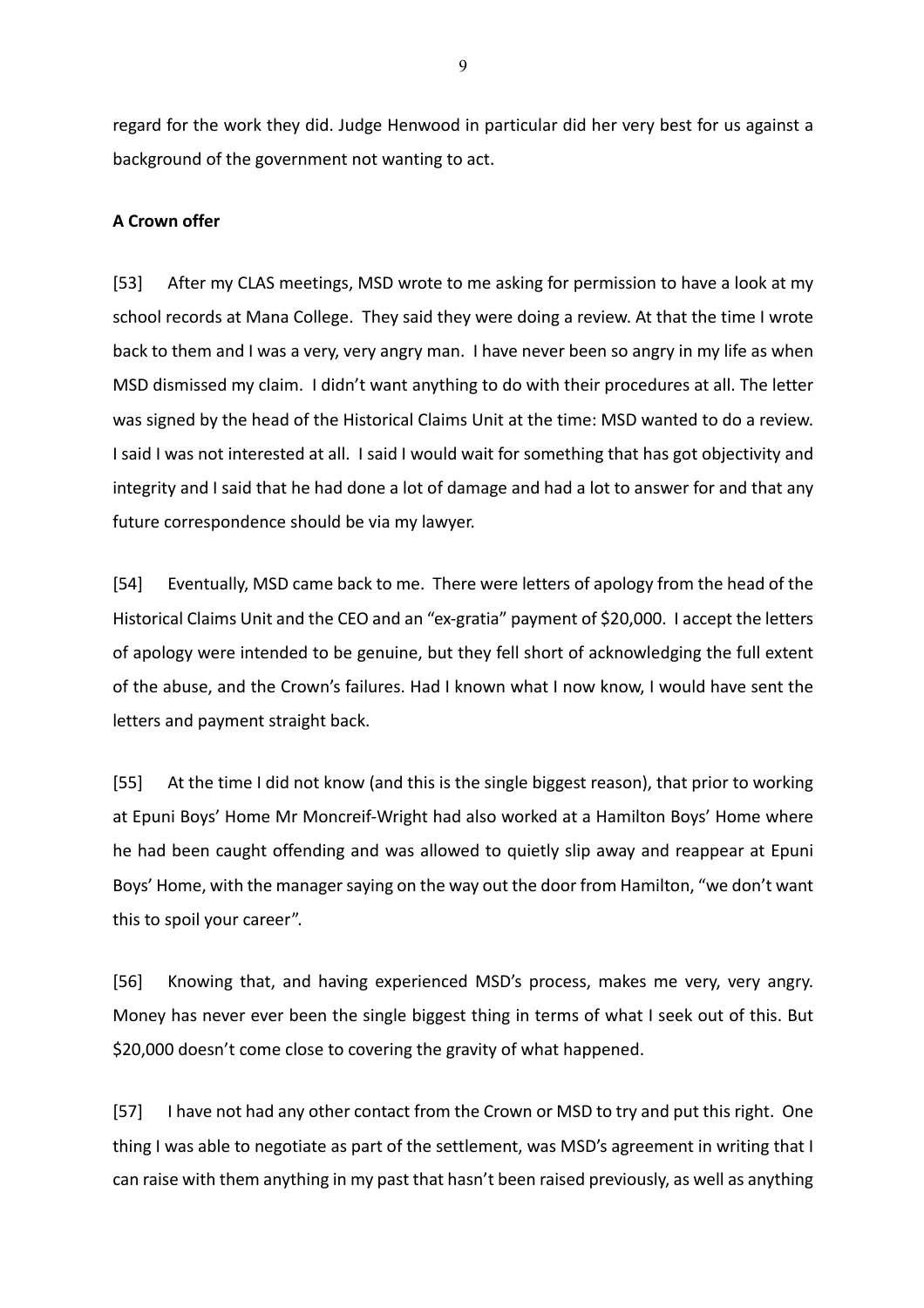about the future in terms of young people who are in care now. So, on occasion, over the years I have activated that clause and I have had meetings with MSD. I have to say nothing much positive has come from those meetings.

## **How could things be done better?**

[58] I have thought about what a better system might be. First of all, there needs to be culture change. That is a common buzz word, phrase, but what that means to me is the relevant government agencies, in particular MSD, need to build a system that listens to abuse survivors and treats them with dignity.

[59] There are some simple things that can be put in place and one that strikes me is an independent inspectorate of the homes.

[60] MSD has always resisted that - those sorts of things are not in place because of their attitude. Since the 80s, I think there have been some 14 different reviews; some minor, some major. All recommending change. That change hasn't happened, and it gets passed from government to government and nothing changes. Over the years there have been name changes, but nothing of substance seems to have changed.

[61] There are a range of things and the important thing is that when a young person goes into care, they are treated with dignity. Their needs may be different from others - it is about that person's future. Investing at that level in those formative years is where you avoid having inter-generational prison populations, the continued growth of the gangs and all those negative outcomes.

[62] Until it changes and the investment is made for young people, you are going to get the outcomes that happen here, which we all pay a price for. A massive impact on this country because we get it so wrong in those formative years.

[63] In terms of redress, for me it is about getting these things taken out of the courts. The courts are not the places to hear these things and it comes at great expense. The resistance through the courts has been far more expensive than the remedy was ever going to be. So, a